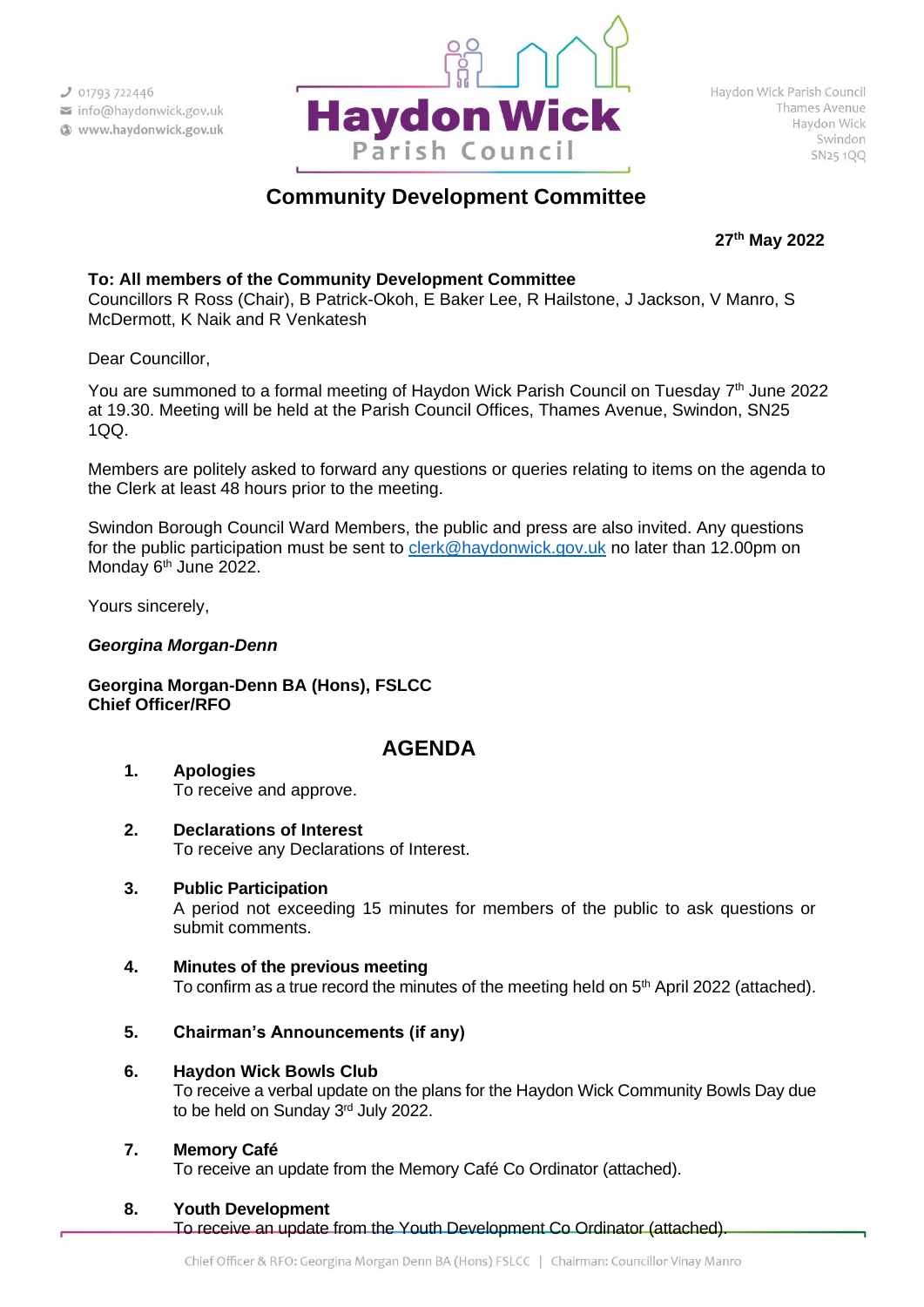

## **9. Murder Mystery Event**

To consider approving a proposed community event idea which is due to be held on Friday 15th July 2022 (attached).

**10. Isolation/Loneliness Within The Community (2022 Community Choices Project)** To receive a verbal update on the Isolation/Loneliness Project.

## **11. Councillor Reports**

To receive reports from members on attendance at external meetings or events and an opportunity for members to bring matters of interest to the attention of the Council for information or future discussion.

## **12. Deputy Clerk & Services Manager's Report**

To update on issues and actions that do not appear on the agenda. For information only.

## **13. The Queen's Platinum Jubilee**

To receive a verbal update on the Queen's Platinum Jubilee event that took place on Thursday 2nd June 2022.

## **14. Community Grants Scheme**

To consider community grant applications for:

- a) Haydon Wick Bowls Club (attached)
- b) AFC Haydon Vale (attached)
- c) Swindon Interactive Arts Service (to follow)
- d) To note additional funds to Wiltshire Search & Rescue has been taken out of this financial year's budget due to an accrual error.

#### **15. Haydon Wick Living Magazine**

- a) To receive a verbal update on the Summer 2022 edition.
- b) To note individual duties for the creation of upcoming editions.

#### **16. Community Bulb Planting Event**

To receive a report from Councillor Sarah McDermott regarding a community bulb planting event and marketing considerations (attached).

#### **17. Ukraine Café**

To receive a verbal update from Councillor E Baker Lee about the research stages of implementing a community café for Ukrainian Refugee's.

#### **18. Items for the Next Agenda**

To be sent to the Clerk in advance of the next meeting on Tuesday 5<sup>th</sup> July 2022.

#### **19. Exclusion of Public & Press**

To resolve in accordance with Standing Order 3 (d) that 'in view of the confidential nature of the business about to be transacted and in the public interest, that the press and public be temporarily excluded, and they be instructed to withdraw'. Reason: Confidential.

#### **20. London Bridge & Budget Requirements**

To receive an update on budget requirements for Operation London Bridge.

**Members are reminded that the Council has a general duty to consider the following matters in the exercise of any of its functions: Equal Opportunities (age, disability, gender reassignment, pregnancy and maternity, race, religion or belief, sex and sexual orientation), Crime and Disorder, Health & Safety and Human Rights.**